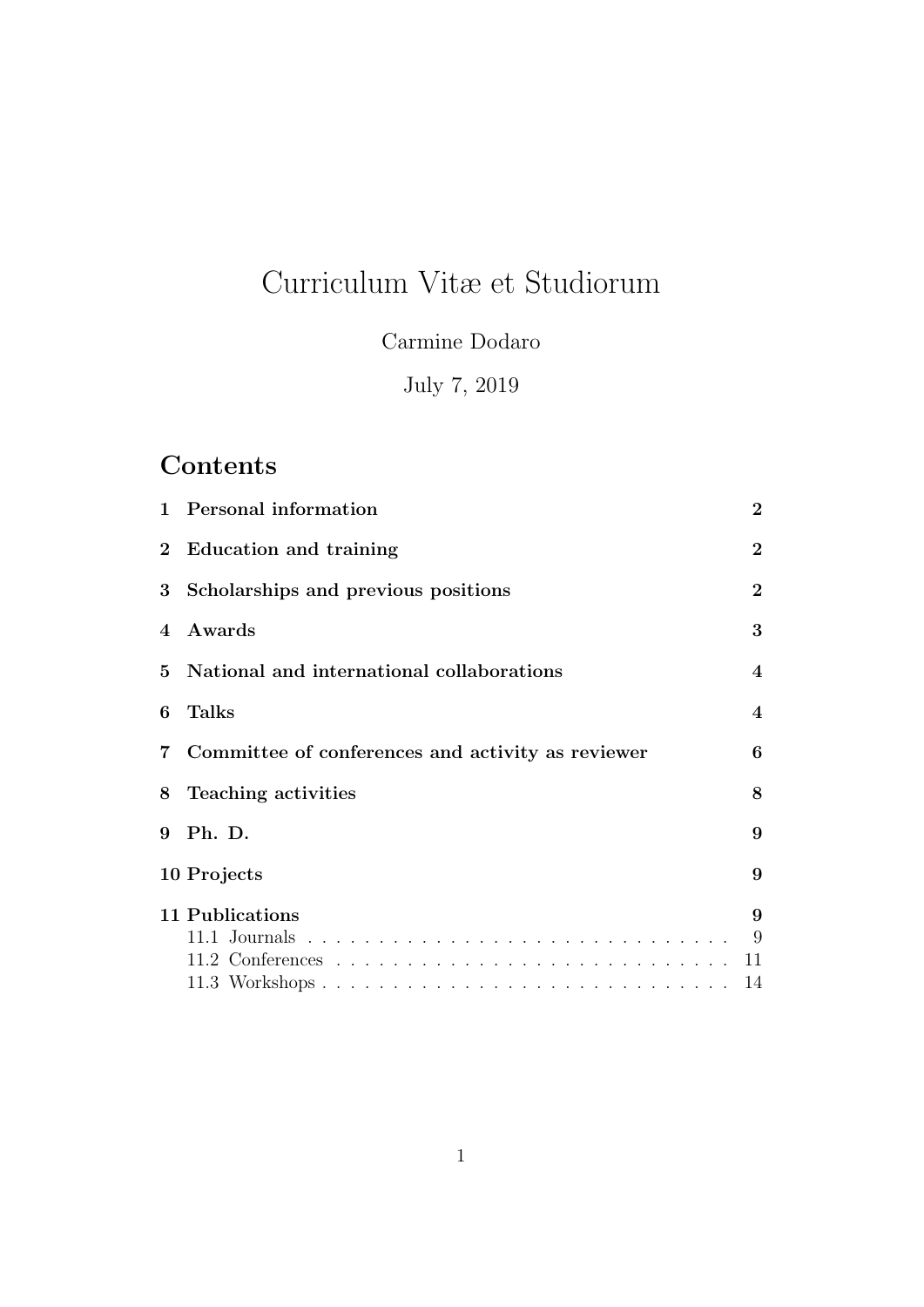## 1 Personal information

First name: Carmine Last name: Dodaro Homepage: http://www.cdodaro.eu

### Current position

Senior researcher (ricercatore a tempo determinato di tipo B) at the Department of Mathematics and Computer Science, University of Calabria.

## 2 Education and training

- January 2015. University of Calabria, Ph.D. in Mathematics and Computer Science.
- April 2013 October 2013. Visiting researcher at Complex and Adaptive Systems Laboratory (CASL), University College of Dublin.
- February 2012. First Certificate in English (FCE) issued by University of Cambridge attesting the knowledge of the English language to B2 level of the CEFR.
- March 2011 July 2011. Visiting researcher at Knowledge Based Systems (KBS), TU Wien.
- October 2009 December 2011. University of Calabria, Master of Science in Computer Science, 110/110 cum laude and honorable mention.
- October 2005 December 2008. University of Calabria, Bachelor of Science in Computer Science, 108/110.

## 3 Scholarships and previous positions

Researcher. From 1st January 2017 to 28th February 2019 I was a researcher at the Department of Informatics, Bioengineering, Robotics and Systems Engineering (DIBRIS), University of Genova.

Postdoc. From 1st December 2014 to 31st December 2016 I was postdoc at the Department of Mathematics and Computer Science, University of Calabria.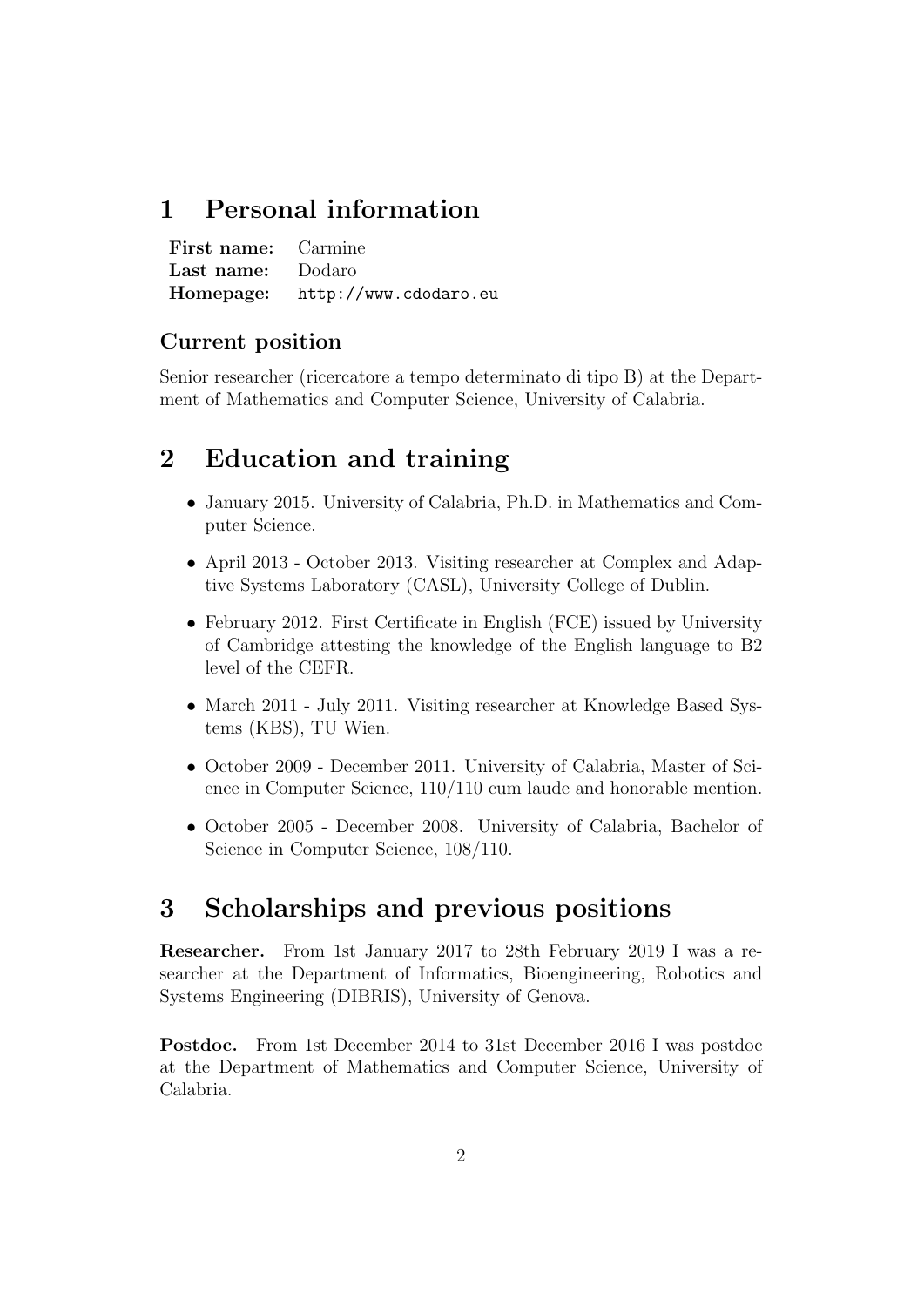Ph.D. Scholarship. The scholarship for my Ph.D. was funded by European Social Fund.

### 4 Awards

Distinguished PC Member IJCAI 2019. Selected as distinguished PC Member of the International Joint Conference on Artificial Intelligence (IJ-CAI) 2019.

Extended contribution. The paper Operating Room Scheduling via Answer Set Programming was selected to be included in a Special Issue of the journal "Intelligenza Artificiale", selected as one of the best contributions of the XVII International Conference of the Italian Association for Artificial Intelligence (AI\*IA 2018). Co-authors: Giuseppe Galatà, Marco Maratea and Ivan Porro.

Extended contribution. The paper An Advanced Answer Set Programming Encoding for Nurse Scheduling was selected to be included in a Special Issue of the journal "Intelligenza Artificiale", selected as one of the best contributions of the XVI International Conference of the Italian Association for Artificial Intelligence (AI\*IA 2017). Co-authors: Mario Alviano and Marco Maratea.

Best paper award ICLP 2016. The paper Anytime answer set optimization via unsatisfiable core shrinking was awarded as best paper of the International Conference on Logic Programming (ICLP) 2016. Co-author: Mario Alviano.

Award AI\*IA Neolaureati. My master thesis was awarded as the best Italian thesis in Artificial Intelligence by "Associazione Italiana per l'Intelligenza Artificiale (AI\*IA)".

Awards for wasp. I am the main developer of wasp, an ASP solver obtaining the first position at the "marathon track" and the second position at the "regular track" of Answer Set Programming Competition 2015.

Second position at ASP Modeling Competition 2015. I was in the team that obtained the second position at the Answer Set Programming Modeling Competition 2015.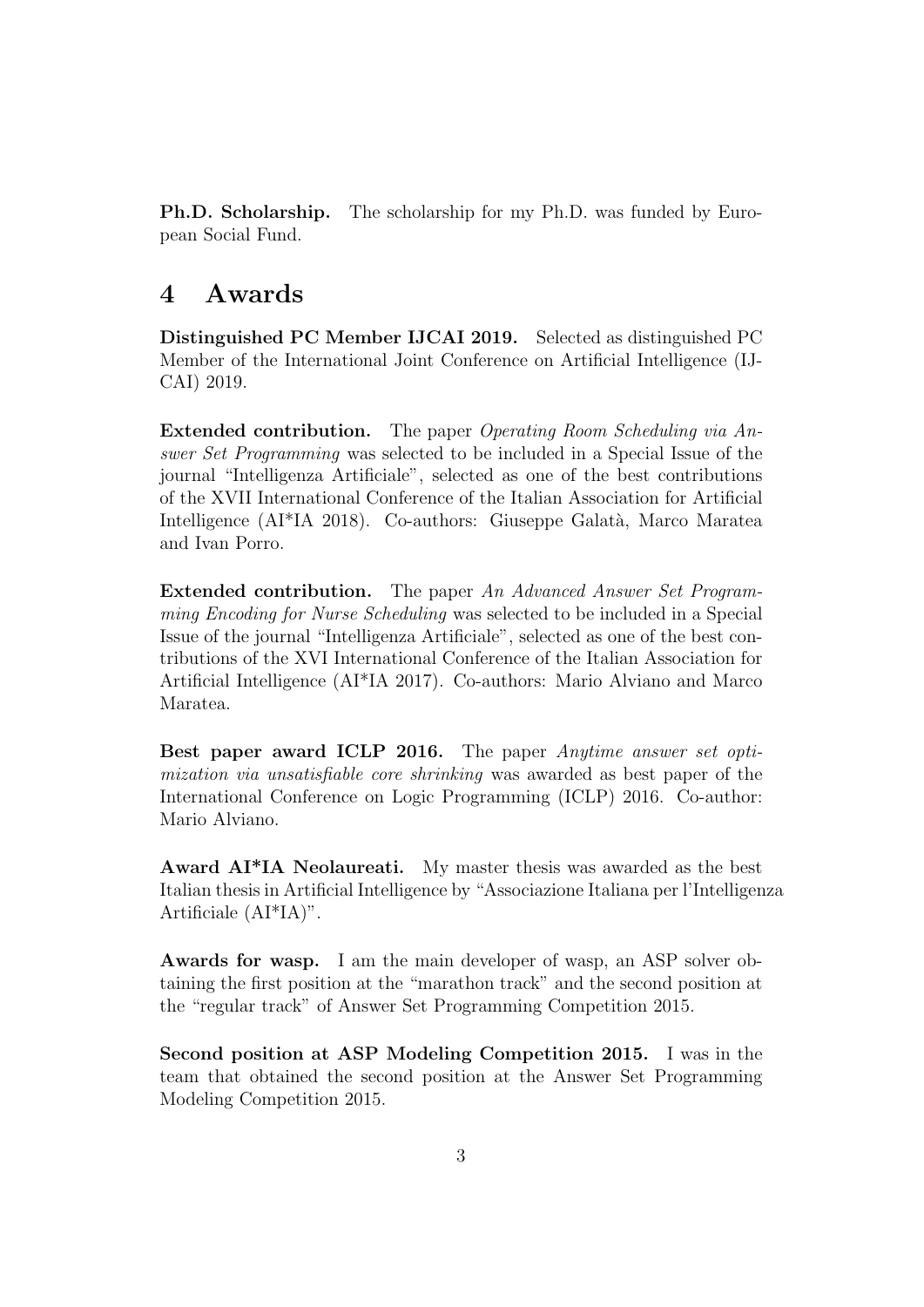First position at ASP Modeling Competition 2014. I was in the team that obtained the first position at the Answer Set Programming Modeling Competition 2014.

## 5 National and international collaborations

2017–today. Member of the Department of Informatics, Bioengineering, Robotics and Systems Engineering, University of Genova.

2017–today. Collaboration with Matti Järvisalo, HIIT, Department of Computer Science, University of Helsinki.

2016–today. Collaboration with Wolfgang Faber, School of Computing and Engineering University of Huddersfield.

2016–today. Collaboration with Peter Schüller, Faculty of Engineering, Marmara University

2015–today. Collaboration with Kostyantyn Shchekotykhin, Intelligent Systems and Business Informatics, Alpen-Adria University.

2013–2015. Collaboration with Joao Marques-Silva, Complex and Adaptive Systems Laboratory (CASL), University College of Dublin.

2012–2016. Member of the Department of Mathematics and Computer Science, University of Calabria.

March–July 2011. Visiting researcher at Knowledge Based Systems (KBS), TU Wien.

## 6 Talks

Invited talks:

- Alpen-Adria University, Klagenfurt, Austria, 2016. Efficient Solving Techniques for Answer Set Programming.
- International Conference of the Italian Association for Artificial Intelligence (AI\*IA), 2012. WASP: A New Model Generator.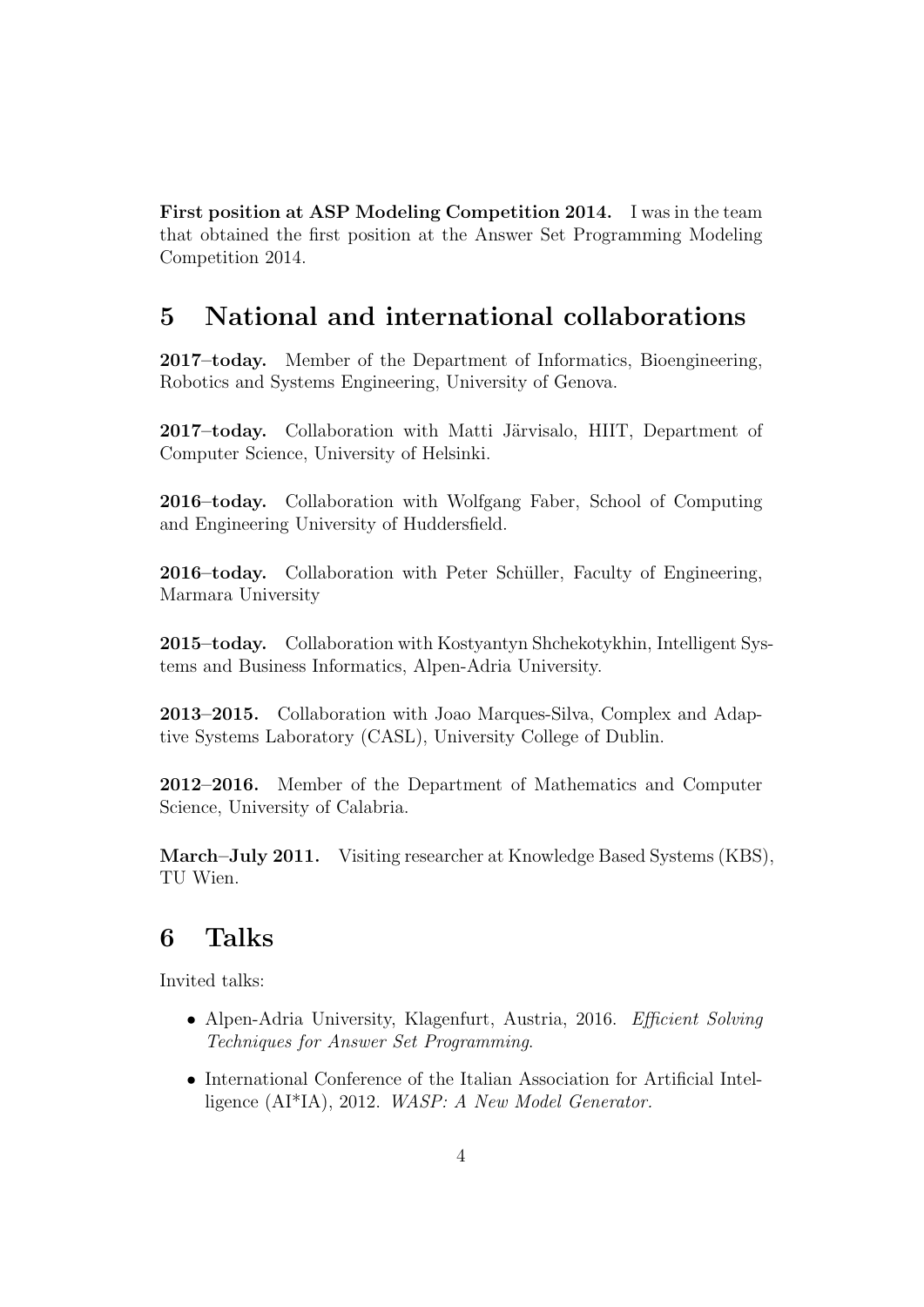Talks at conferences and workshops:

- International Conference on Logic Programming and Nonmonotonic Reasoning (LPNMR), 2019. Evaluation of disjunctive programs in WASP.
- International Conference on Logic Programming and Nonmonotonic Reasoning (LPNMR), 2019. An ASP-based Framework for the Manipulation of Articulated Objects using Dual-arm Robots.
- International Conference on Logic Programming and Nonmonotonic Reasoning (LPNMR), 2019. The ASP Challenge 2019.
- International Workshop on Answer Set Programming and Other Computing Paradigms (ASPOCP), 2019. Nurse (Re)scheduling via Answer Set Programming.
- International Conference on Logic Programming (ICLP), 2018. Shared aggregate sets in answer set programming.
- International Conference on Logic Programming (ICLP), 2018. Cautious reasoning in ASP via minimal models and unsatisfiable cores.
- International Conference on Logic Programming and Nonmonotonic Reasoning (LPNMR), 2017. Nurse Scheduling via Answer Set Programming.
- International Conference on Logic Programming (ICLP), 2016. Combining Answer Set Programming and domain heuristics for solving hard industrial problems (Application Paper).
- International Conference of the Italian Association for Artificial Intelligence (AI\*IA), 2016. Answer Set Enumeration via Assumption Literals.
- International Workshop on Experimental Evaluation of Algorithms for Solving Problems with Combinatorial Explosion (RCRA), 2016. External Propagators in WASP: Preliminary Report.
- International Conference on Logic Programming and Nonmonotonic Reasoning (LPNMR), 2015. Advances in WASP.
- International Conference on Logic Programming and Nonmonotonic Reasoning (LPNMR), 2015. Interactive Debugging of Non-ground ASP Programs.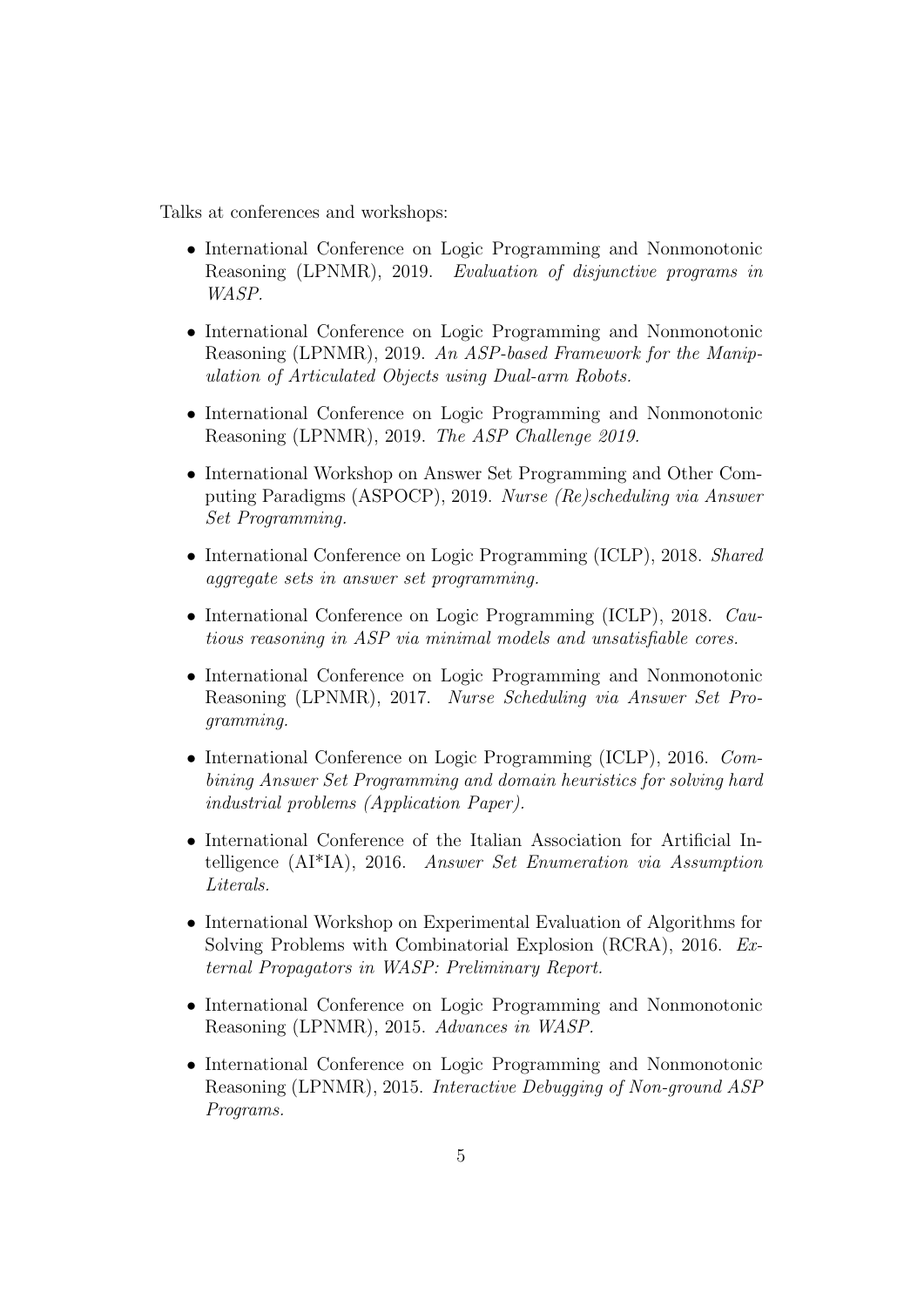- International Workshop on Answer Set Programming and Other Computing Paradigms (ASPOCP), 2014. On the Implementation of Weak Constraints in WASP.
- International Conference of the Italian Association for Artificial Intelligence (AI\*IA), 2013. Comparing Alternative Solutions for Unfounded Set Propagation in ASP.
- Doctoral Consortium International Conference on Logic Programming (ICLP), 2013. Engineering an Efficient Native ASP Solver.

## 7 Committee of conferences and activity as reviewer

I was member of the organization committee of the following workshop:

• Second Doctoral Workshop in Artificial Intelligence (DWAI 2014), workshop of 13th Symposium of the Italian Association for Artificial Intelligence "Artificial Intelligence for Society and Economy" (AI\*IA 2014), Pisa, Italia.

I was the chair of the organization committee (with Valeria Fionda) of the following conference:

• 16th European Conference on Logics in Artificial Intelligence (JELIA 2019), Cosenza, Italia.

I was in the program committee of the following conferences:

- AAAI Conference on Artificial Intelligence (AAAI), 2019
- International Joint Conference on Artificial Intelligence (IJCAI), 2019 (Distinguished PC Member Award)
- International Conference of the Italian Association for Artificial Intelligence  $(AI^*IA)$ , 2019
- Knowledge Representation and Reasoning (KRR) track of the Portuguese Conference on Artificial Intelligence (EPIA), 2019
- AAAI Conference on Artificial Intelligence (AAAI), 2018
- AAAI Conference on Artificial Intelligence (AAAI), 2017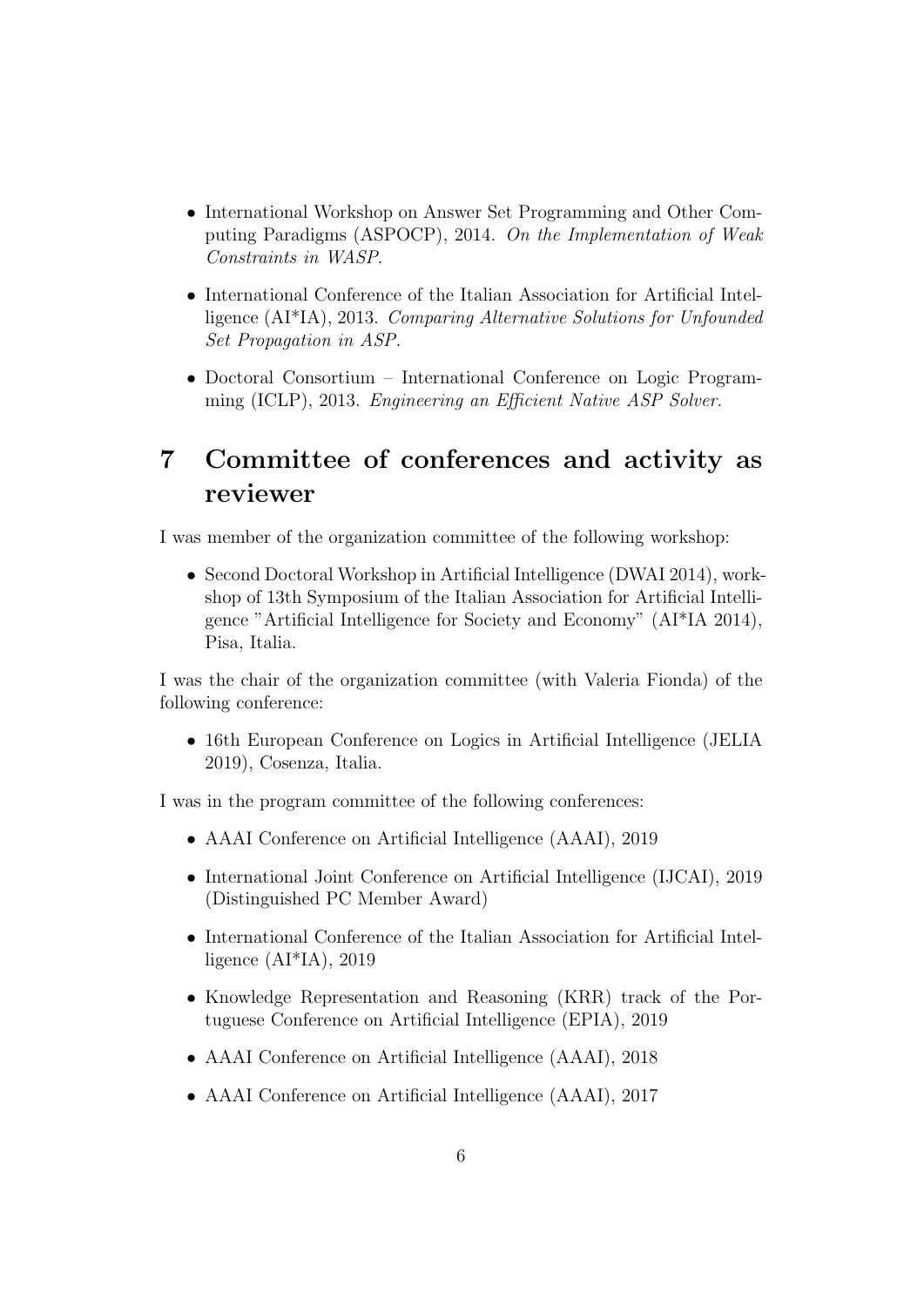- International Joint Conference on Artificial Intelligence (IJCAI), 2016
- European Conference on Artificial Intelligence (ECAI), 2016

I was in the program committee of the following workshops:

- Doctoral Consortium of the International Conference on Logic Programming (ICLP-DC), 2019
- International Workshop on Answer Set Programming and Other Computing Paradigms (ASPOCP), 2019
- R.i.C.e.R.c.A: RCRA Incontri E Confronti, 2018
- International Workshop on Answer Set Programming and Other Computing Paradigms (ASPOCP), 2018
- International Workshop on Experimental Evaluation of Algorithms for Solving Problems with Combinatorial Explosion (RCRA), 2018
- International Workshop on Experimental Evaluation of Algorithms for Solving Problems with Combinatorial Explosion (RCRA), 2017
- International Workshop on Practical Aspects of Answer Set Programming (PAoASP), 2017
- International Workshop on Experimental Evaluation of Algorithms for Solving Problems with Combinatorial Explosion (RCRA), 2016

I was a reviewer for the following journals/conferences/workshops:

- Künstliche Intelligenz, German Journal on Artificial Intelligence
- Special issue of the Fundamenta Informaticae journal 2015, 2019
- Theory and Practice of Logic Programming
- IJCAI 2018, ICLP 2018, KR 2018, LPNMR 2017, IJCAI 2017, ICLP 2017, KR 2016, AAAI 2016, SAT 2016, ASPOCP 2015, ICLP/TPLP 2015, IJCAI 2015, RCRA 2015, AAAI 2014, JELIA 2014, RCRA 2012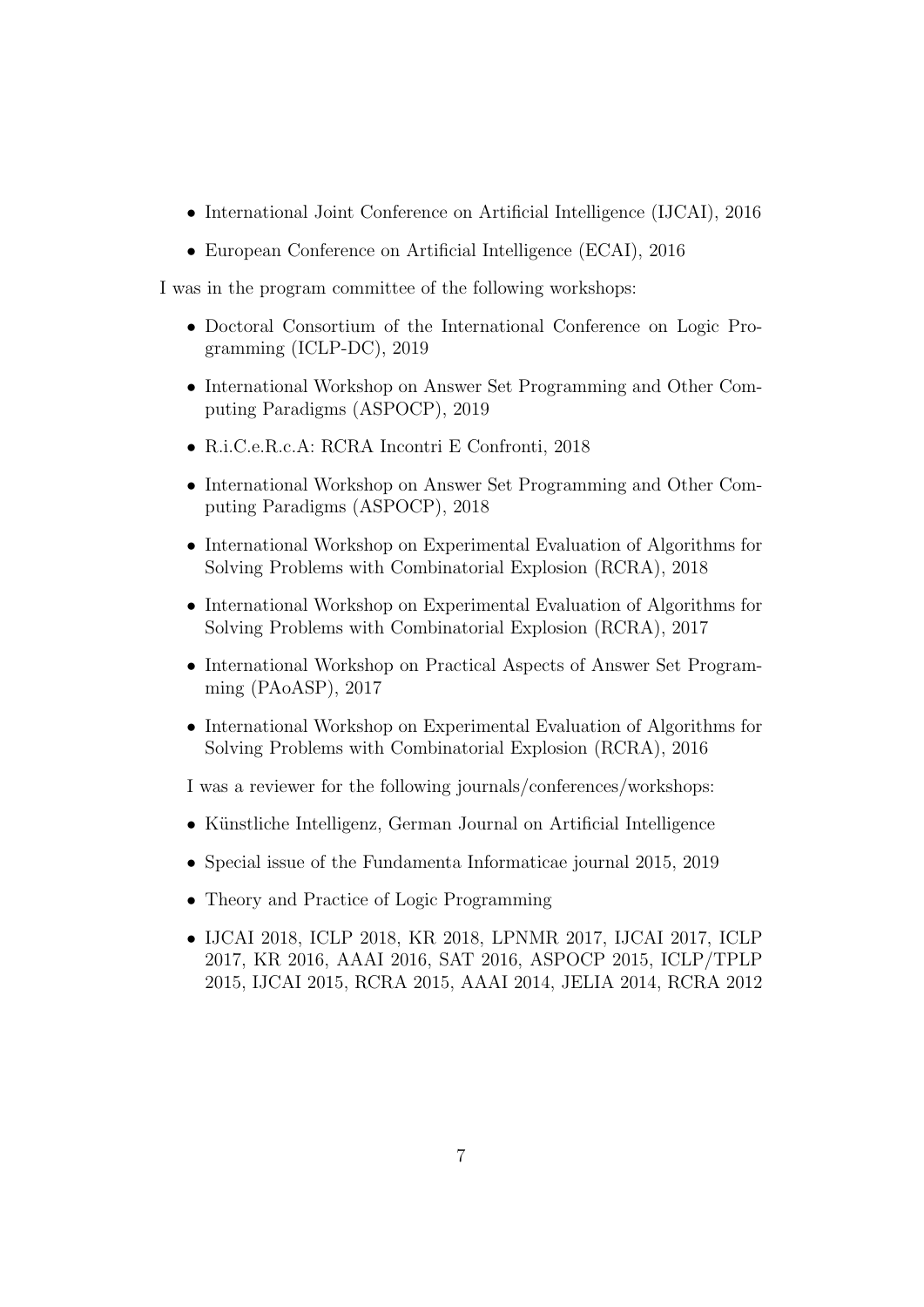### 8 Teaching activities

I am, or I was, instructor for the following courses:

- Informatica per gli umanisti, University of Genova (54 out of 54 hours), 2017/2018;
- Interfacce grafiche e programmazione ad eventi, University of Calabria (88 out of 88 hours), 2018/2019;
- Efficient ASP Techniques for Solving Hard Problems, course for Ph.D. students, University of Calabria (8 hours), 2017/2018;
- Languages and Solving Techniques for Knowledge Representation and Reasoning, course for Ph.D. students, University of Genova (20 hours), 2017/2018;

I was professor on contract for the following courses:

- Enterprise applications, University of Calabria (24 out of 48 hours), 2015/2016;
- Object Oriented Programming, University of Calabria (36 out of 96 hours), 2015/2016;
- Enterprise applications, University of Calabria (24 out of 48 hours), 2014/2015;
- Object Oriented Programming, University of Calabria (24 out of 96 hours), 2014/2015;
- Object Oriented Programming, University of Calabria (48 out of 96 hours), 2013/2014;
- Object Oriented Programming, University of Calabria (48 out of 96 hours), 2011/2012;
- Course at the company "DLVsystem", 2015/2016;
- Module A.2, "Tecniche avanzate per lo sviluppo di applicazioni Java" for the project BA2KnowTraining, 2014/2015;
- E-safety at schools, Piano Nazionale Scuola Digitale (PNSD).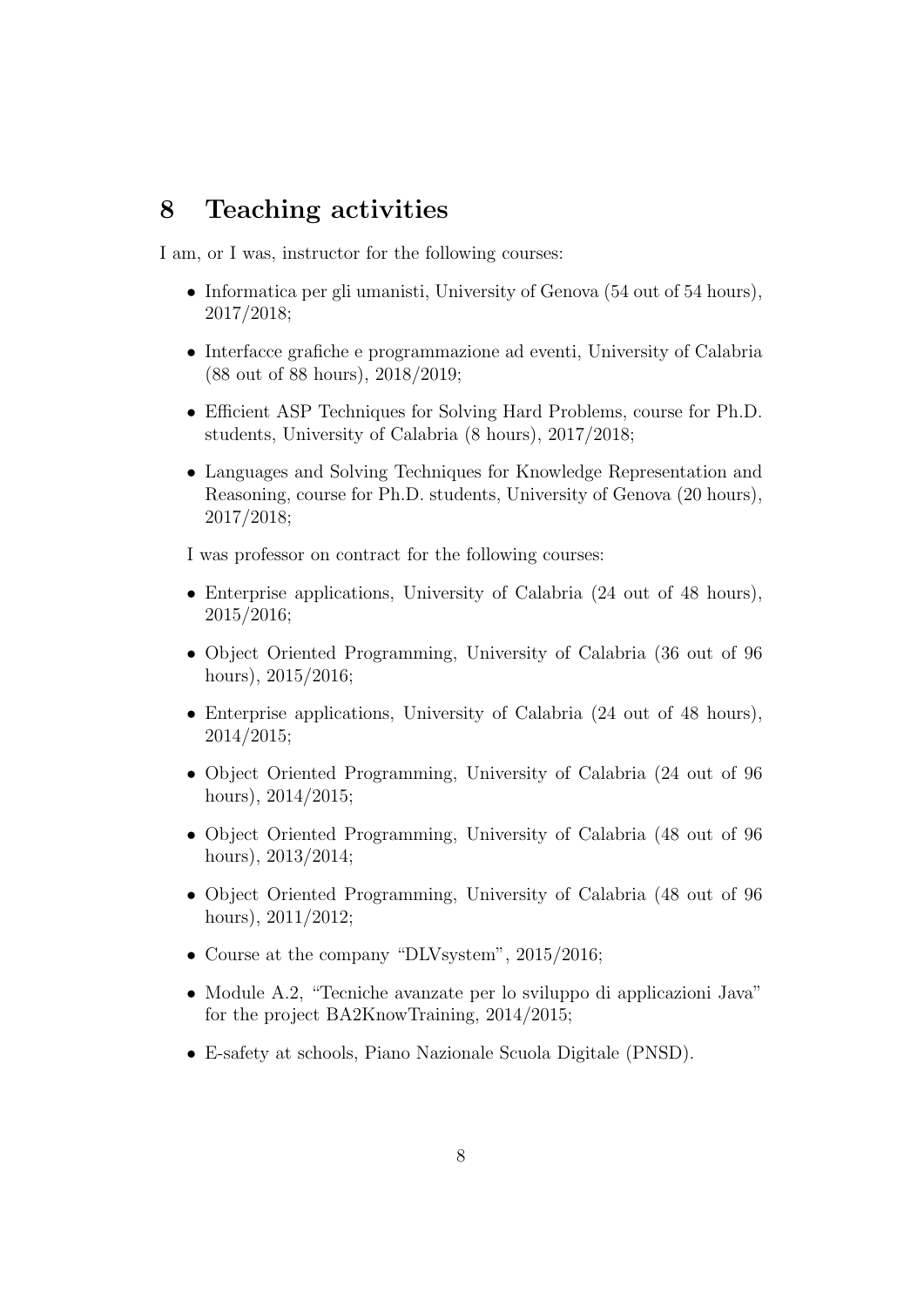## 9 Ph. D.

- Member of the Ph.D. board of Computer Science and Systems Engineering, University of Genova - DOT1311744.
- Supervisor (with Mario Alviano) of Arnel Zamayla, Ph.D. student at University of Calabria.
- Teacher of the course *Efficient ASP Techniques for Solving Hard Prob*lems, University of Calabria (8 hours), 2017/2018.
- Teacher of the course Languages and Solving Techniques for Knowledge Representation and Reasoning, University of Genova (20 hours), 2017/2018.

## 10 Projects

I have been/am involved in the following projects:

- (PI) Grant FFABR, "Fondo per il finanziamento delle attività base di ricerca", comma 295 della Legge di Bilancio 2017 (Legge 232/2016).
- (Participant) Cloud for Europe pre-commercial procurement (PCP) project co-founded by EU Commission under Framework Programme for Research and Innovation (FP7), grant agreement no. 610650 (through AgiD, Agenzia per l'Italia Digitale): Phase I "Solution design" (Lots 2 and 3) and Phase 2 "Prototype development" (Lot 3).
- (Participant) GESTEC TecnoloGie orientatE ai Servizi per lo sviluppo e per l'inTEgrazione di piattaforme ICT. SIIT Research project, Phase 2.
- (Participant) DM62617 "Rete Integrata Mediterranea e Accesso a dati e prodotti" (RIMA), funded by MIUR and Distretto Ligure delle Tecnologie Marine.

## 11 Publications

### 11.1 Journals

J1. Dodaro C., Galatà G., Maratea M., Porro I.: An ASP-based Framework for Operating Room Scheduling. Intelligenza Artificiale. IOS Press, volume to appear.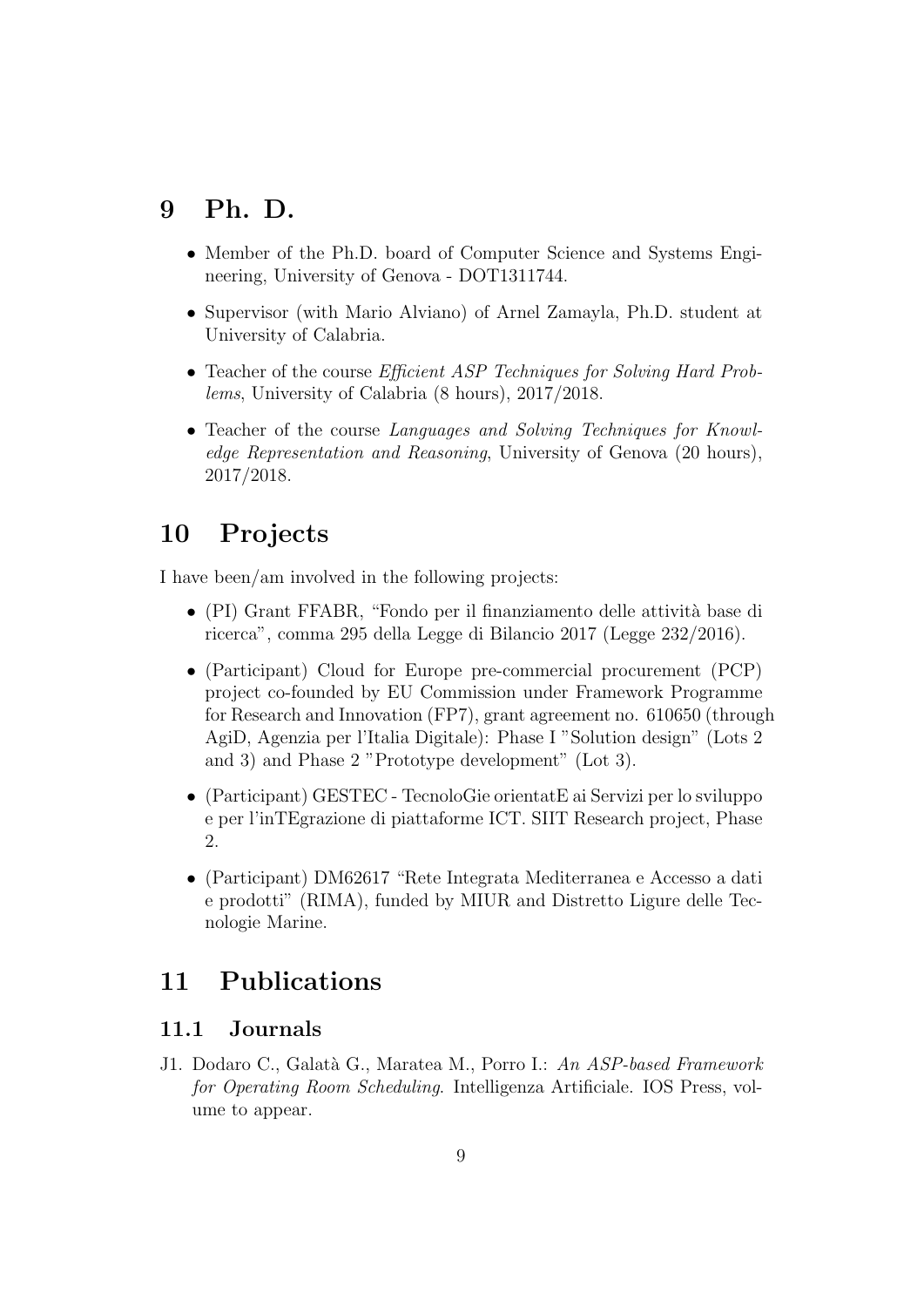- J2. Alviano M., Dodaro C.: Model Enumeration via Assumption Literals. Fundamenta Informaticae. IOS Press, 167(1-2): 31-58, 2019.
- J3. Dodaro C., Ricca F.: The External Interface for Extending WASP. Theory and Practice of Logic Programming. Cambridge University Press, volume to appear.
- J4. Calimeri F., Dodaro C., Fuscà D., Perri S., Zangari J.: Efficiently Coupling the I-DLV Grounder with ASP Solvers. Theory and Practice of Logic Programming. Cambridge University Press, volume to appear.
- J5. Dodaro C., Gasteiger P., Reale K., Ricca F., Shchekotykhin K.: Debugging Non-Ground ASP Programs: Technique and Graphical Tools. Theory and Practice of Logic Programming. Cambridge University Press, 19(2): 290-316, 2019.
- J6. Alviano M., Dodaro C., Maratea M.: Nurse (Re)scheduling Via Answer Set Programming. Intelligenza Artificiale. IOS Press, 12(2): 109-124, 2018.
- J7. Alviano M., Dodaro C., Maratea M.: Shared aggregate sets in answer set programming. Theory and Practice of Logic Programming. Cambridge University Press, 18(3-4): 301-318, 2018.
- J8. Alviano M., Dodaro C., Järvisalo M., Maratea M., Previti A.: Cautious reasoning in ASP via minimal models and unsatisfiable cores. Theory and Practice of Logic Programming. Cambridge University Press, 18(3- 4): 319-336, 2018.
- J9. Adrian W. T., Alviano M., Calimeri F., Cuteri B., Dodaro C., Faber W., Fusc`a D., Leone N., Manna M., Perri S., Ricca F., Veltri P., Zangari J.: The ASP System DLV: Advancements and Applications. Künstliche Intelligenz. Springer, 32(2-3): 177-179, 2018.
- J10. Cuteri B., Dodaro C., Ricca F., Schüller P.: Constraints, lazy constraints, or propagators in ASP solving: An empirical analysis. Theory and Practice of Logic Programming. Cambridge University Press, 17(5-6): 780- 799, 2017.
- J11. Alviano M., Dodaro C.: Anytime answer set optimization via unsatisfiable core shrinking<sup>\*</sup>. Theory and Practice of Logic Programming. Cambridge University Press, 16(5-6): 533-551, 2016.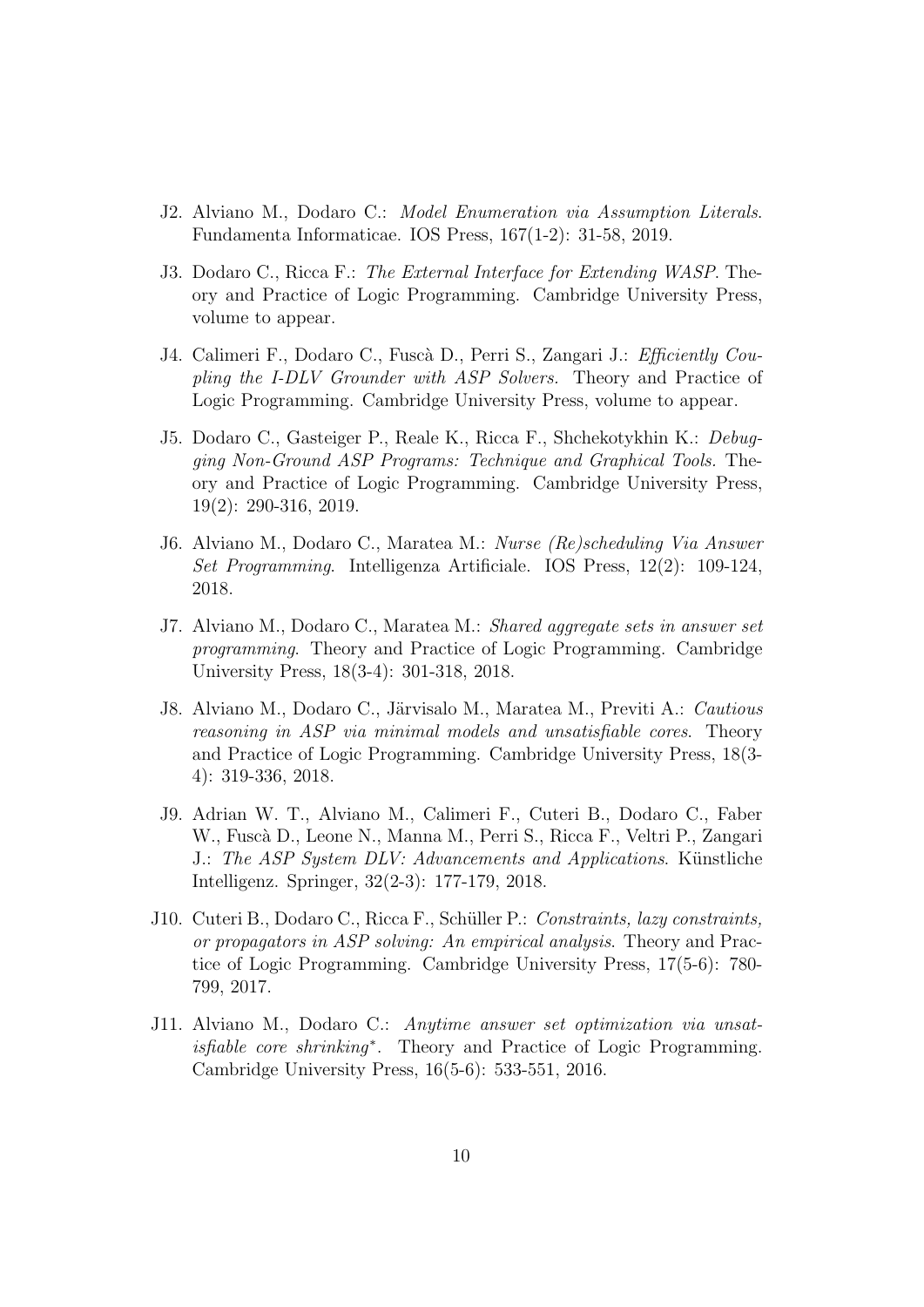- J12. Dodaro C., Gasteiger P., Leone N., Musitsch B., Ricca F., Schekotihin K.: Combining Answer Set Programming and domain heuristics for solving hard industrial problems (Application Paper). Theory and Practice of Logic Programming. Cambridge University Press, 16(5-6): 653-669, 2016.
- J13. Alviano M., Dodaro, C., Marques-Silva. J., and Ricca, F.: Optimal Stable Model Search: Algorithms and Implementation. Journal of Logic and Computation. Oxford University Press, volume to appear.
- J14. Alviano M., Dodaro C., Ricca F.: Anytime Computation of Cautious Consequences in Answer Set Programming. Theory and Practice of Logic Programming. Cambridge University Press, 14(4-5): 755-770, 2014.

#### 11.2 Conferences

- C1. Amendola G., Dodaro C., Faber W., Pulina L., Ricca F.: Algorithm Selection for Paracoherent Answer Set Computation. In Calimeri F., Leone N., and Manna M. editors. Proceedings of the European Conference on Logics in Artificial Intelligence (JELIA), 2019.
- C2. Bertolucci R., Capitanelli A., Dodaro C., Leone N., Maratea M., Mastrogiovanni F., Vallati M.: An ASP-Based Framework for the Manipulation of Articulated Objects Using Dual-Arm Robots. In Balduccini M., Lierler Y., and Woltran S. editors. Proceedings of the International Conference on Logic Programming and Nonmonotonic Reasoning (LPNMR), 2019.
- C3. Alviano M., Amendola G., Dodaro C., Leone N., Maratea M., Ricca F.: Evaluation of Disjunctive Programs in WASP. In Balduccini M., Lierler Y., and Woltran S. editors. Proceedings of the International Conference on Logic Programming and Nonmonotonic Reasoning (LPNMR), 2019.
- C4. Amendola G., Dodaro C., Faber W., Ricca F.: Externally supported models for efficient computation of paracoherent answer sets. In Zilberstein S. editor. Proceedings of the AAAI Conference on Artificial Intelligence (AAAI), 2018.
- C5. Dodaro C., Galatà G., Maratea M., Porro I.: Operating Room Scheduling via Answer Set Programming. In Ghidini C., Magnini B., Passerini A. and Traverso P. editors. Proceedings of the International Conference of the Italian Association for Artificial Intelligence (AI\*IA), 2018.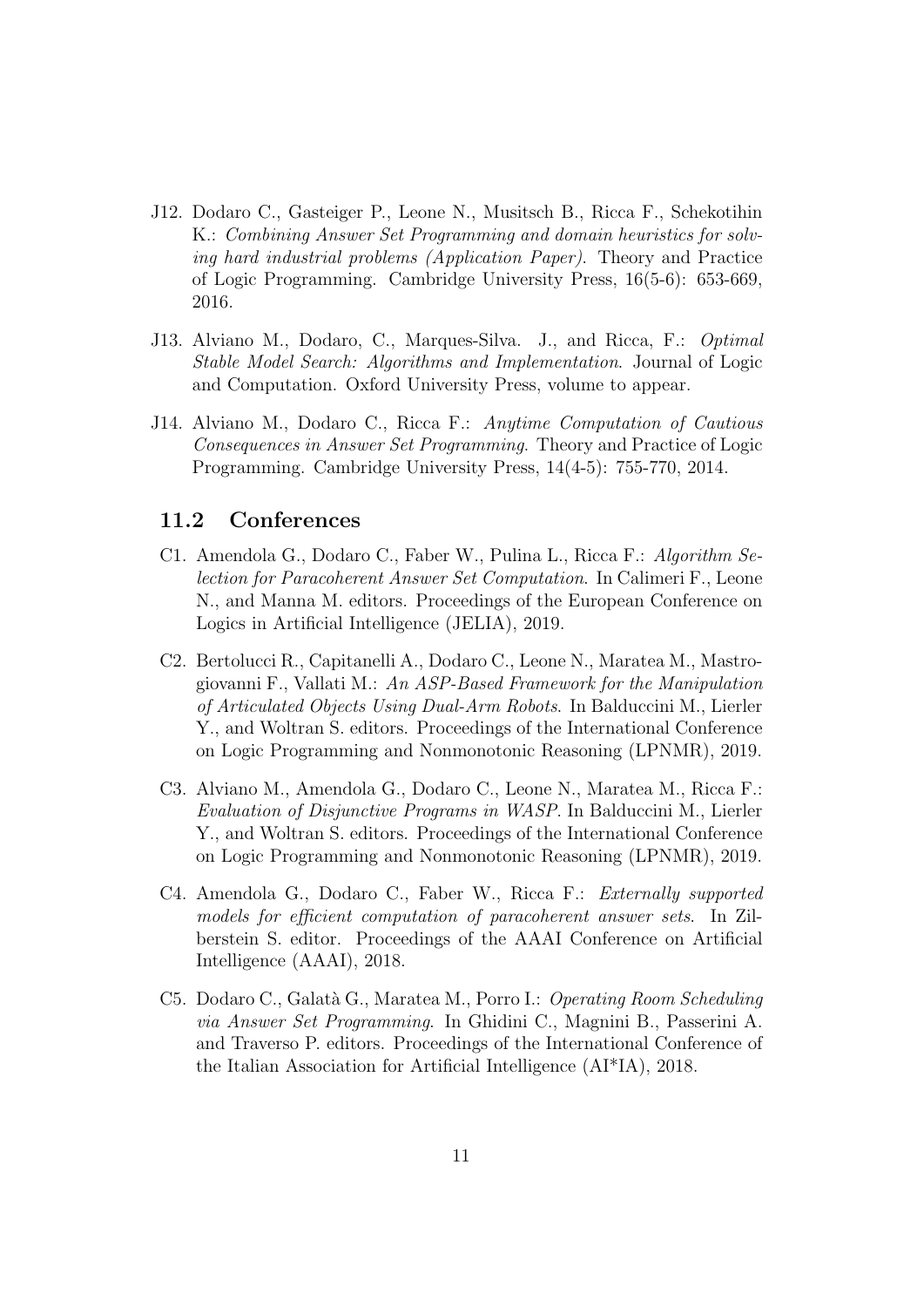- C6. Saikko P., Dodaro C., Alviano M., Järvisalo M.: A Hybrid Approach to Optimization in Answer Set Programming. In Thielscher M., Toni F. and Wolter F. editors. Proceedings of the International Conference on Principles of Knowledge Representation and Reasoning (KR), 2018.
- C7. Alviano M., Dodaro C.: Unsatisfiable Core Shrinking for Anytime Answer Set Optimization. In Sierra C. editor. Proceedings of the International Joint Conference on Artificial Intelligence (IJCAI), 2017.
- C8. Amendola G., Dodaro C., Faber W., Leone N., Ricca F.: On the Computation of Paracoherent Answer Sets. In Singh S. P. and Markovitch S. editors. Proceedings of the AAAI Conference on Artificial Intelligence (AAAI), 2017.
- C9. Alviano M., Dodaro C., Maratea M.: An Advanced Answer Set Programming Encoding for Nurse Scheduling. In Esposito F., Basili R., Ferilli S. and Lisi F. A. editors. Proceedings of the International Conference of the Italian Association for Artificial Intelligence (AI\*IA), 2017.
- C10. Dodaro C., Maratea M.: Nurse Scheduling via Answer Set Programming. In Balduccini M. and Janhunen T. editors. Proceedings of the International conference on Logic Programming and Nonmonotonic Reasoning (LPNMR), 2017.
- C11. Alviano M., Calimeri F., Dodaro C., Fusc`a D., Leone N., Perri S., Ricca F., Veltri P., Zangari J.: The ASP System DLV2. In Balduccini M. and Janhunen T. editors. Proceedings of the International conference on Logic Programming and Nonmonotonic Reasoning (LPNMR), 2017.
- C12. Alviano M., Dodaro C.: Answer Set Enumeration via Assumption Literals. In Adorni G., Cagnoni S., Gori M. and Maratea M. editors. Proceedings of the International Conference of the Italian Association for Artificial Intelligence (AI\*IA), 2016.
- C13. Amendola G., Dodaro C., Leone N., Ricca F.: On the Application of Answer Set Programming to the Conference Paper Assignment Problem. In Adorni G., Cagnoni S., Gori M. and Maratea M. editors. Proceedings the International Conference of the Italian Association for Artificial Intelligence (AI\*IA), 2016.
- C14. Alviano M., Dodaro C.: Completion of Disjunctive Logic Programs. In Kambhampati S. editor. Proceedings of the International Joint Conference on Artificial Intelligence (IJCAI), 2016.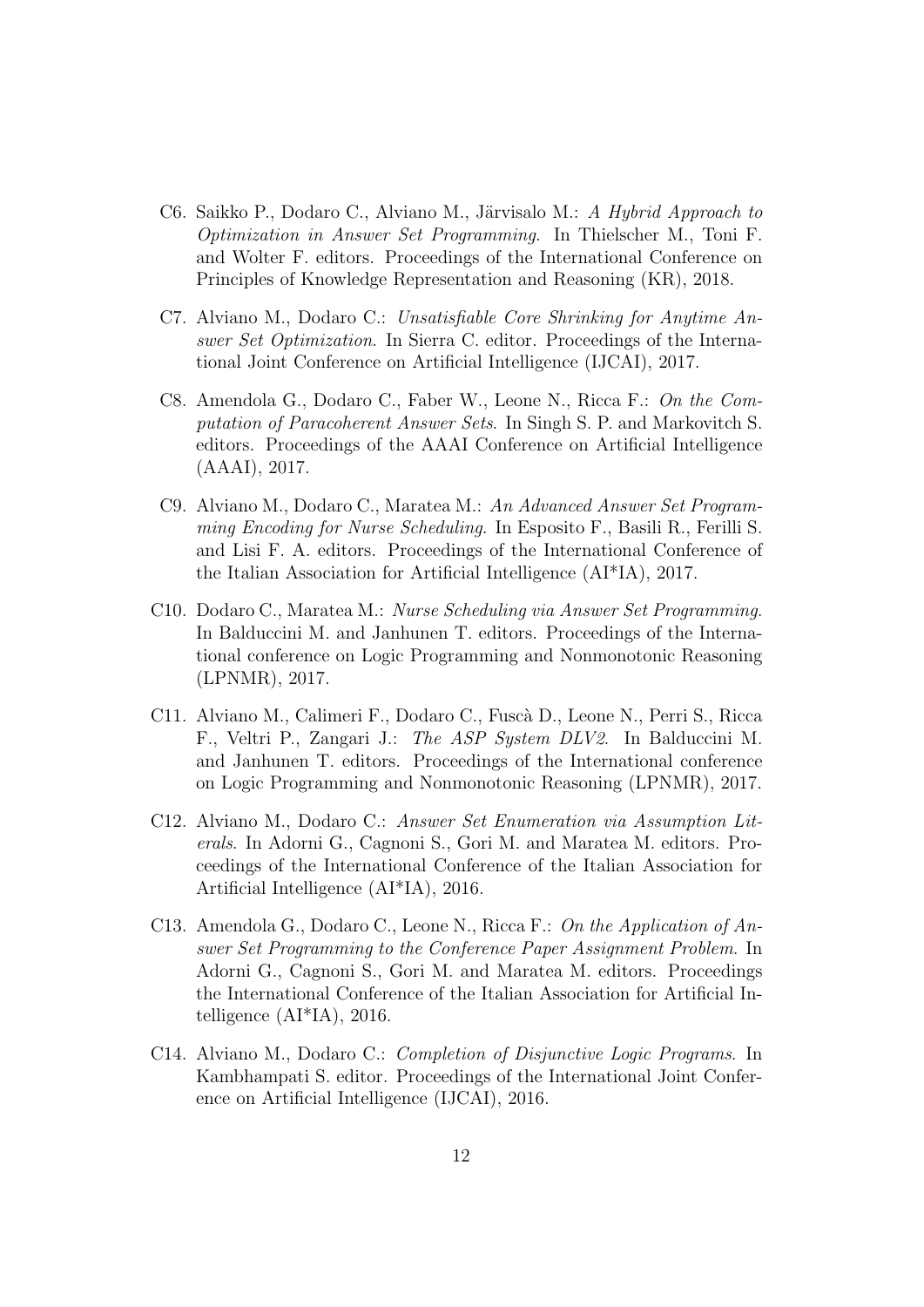- C15. Alviano M., Dodaro, C., Ricca, F.: A MaxSAT Algorithm Using Cardinality Constraints of Bounded Size. Yang Q. and Wooldridge M. editors. Proceedings of the International Joint Conference on Artificial Intelligence (IJCAI), 2015.
- C16. Dodaro C., Gasteiger P., Musitsch B., Ricca F., Shchekotykhin K.: Interactive debugging of non-ground ASP programs. Calimeri F., Ianni G. and Truszczynski M. editors. Proceedings of the International Conference on Logic Programming and Nonmonotonic Reasoning (LPNMR), 2015.
- C17. Alviano M., Dodaro, C., Leone, N., and Ricca, F.: Advances in WASP. Calimeri F., Ianni G. and Truszczynski M. editors. Proceedings of the International Conference on Logic Programming and Nonmonotonic Reasoning (LPNMR), 2015.
- C18. Dodaro, C., Leone, N., Nardi, B., Ricca, F.: Allotment problem in travel industry: A solution based on ASP. ten Cate B. and Mileo A. editors. Proceedings of the International Conference on Web Reasoning and Rule Systems (RR), 2015.
- C19. Morgado A., Dodaro C., and Marques-Silva J.: Core-Guided MaxSAT with Soft Cardinality Constraints. O'Sullivan B. editor. Proceedings of the International Conference on Principles and Practice of Constraint Programming (CP), 2014.
- C20. Alviano, M., Dodaro, C., Faber, W., Leone, N., Ricca, F.: WASP A Native ASP Solver Based on Constraint Learning. Cabalar P. and Son T.C. editors. Proceedings of the International Conference on Logic Programming and Nonmonotonic Reasoning (LPNMR), 2013.
- C21. Alviano, M., Calimeri, F., Charwat, G., Dao-Tran, M., Dodaro, C., Ianni, G., Krennwallner, T., Kronegger, M., Oetsch, J., Pfandler, A., Pührer, J., Redl C., Ricca, F., Schneider, P., Schwengerer, M., Spendier, L.K., Wallner, J.P., Xiao, G.: The Fourth Answer Set Programming Competition: Preliminary Report. Cabalar P. and Son T.C. editors. Proceedings of the International Conference on Logic Programming and Nonmonotonic Reasoning (LPNMR), 2013.
- C22. Alviano M., Dodaro, C., Ricca, F.: Comparing Alternative Solutions for Unfounded Set Propagation in ASP. In Baldoni M., Baroglio C., Boella G. and Micalizio R. editors. Proceedings of the International Conference of the Italian Association for Artificial Intelligence (AI\*IA), 2013.